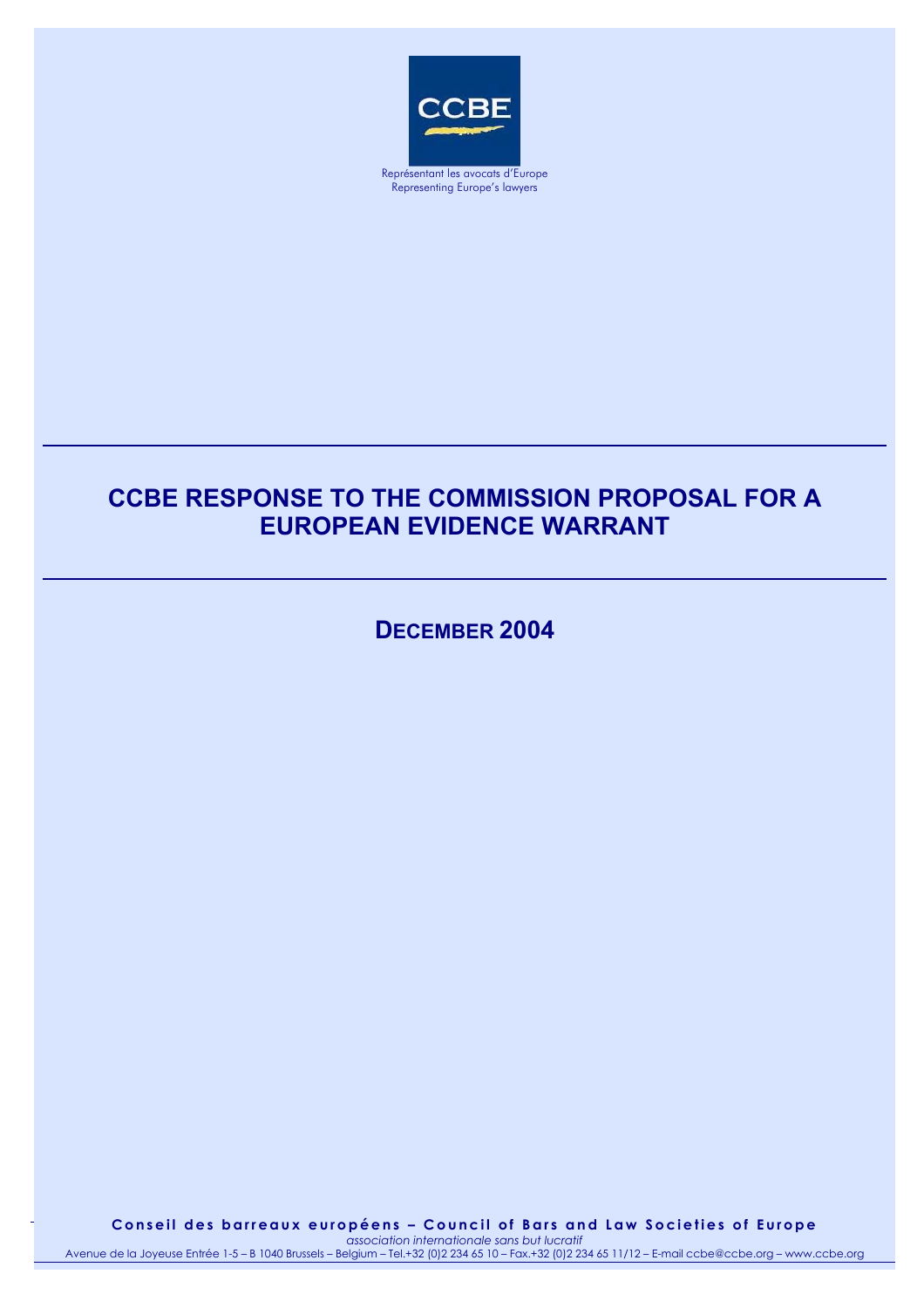# **CCBE RESPONSE TO THE COMMISSION PROPOSAL FOR A EUROPEAN EVIDENCE WARRANT**

## **Introduction:**

The Council of Bars and Law Societies of Europe (CCBE), which through its member Bars represents more than 700,000 European lawyers, is pleased to have the opportunity to comment on the Commission proposal for a Council framework decision for a European Evidence Warrant.

The CCBE is of the opinion that the success of legislation like the European Evidence Warrant will be strongly dependent on the existence of certain minimum rights in all Member States and recognition of their use in practice, especially now with the inclusion of ten new member states.

The CCBE Response to the Green Paper on procedural safeguards for suspects and defendants in criminal proceedings throughout the European Union, has commented that:

*"the sad truth is that a number of Member States fail to meet the necessary standards of minimum rights during criminal proceedings. It is however important to identify areas within Member States where the level of protection is unsatisfactory or outright appalling. The CCBE believes that only by focusing directly on concrete examples and by inserting pressure on the Member State in question may changes be brought about. The CCBE would like to point out that in order for procedural safeguards to be "practical and effective" a system of free legal representation must exist" <sup>1</sup>*

The CCBE strongly believes that the adoption and entry into force of the EEW should be delayed until a draft Framework Decision on procedural safeguards at an EU level has been adopted. It would be logical to have procedural safeguards for suspects and defendants in criminal proceedings which are enforceable throughout the European Union, and to ensure that proper legal representation is provided in an issuing and an executing Member State.

#### **European Arrest Warrant**

l

The EEW, follows the model of the European Arrest Warrant (EAW) on procedure (a judicial document at an EU level, direct and immediate transmission between judicial authorities, etc…). However, the CCBE notes that the EAW has not been in existence long enough to see how it works or if it should be amended in some way. Furthermore, the CCBE would like to point out that there would be a huge difference in the workings of the EAW and the proposed EEW, as different procedures apply to the handing over of people when compared to the handing over of parts of evidence.

#### **The background for the proposal**

The EU has as its purpose to preserve and develop an area of freedom, security and justice. Against this background the Commission has presented a number of initiatives to strengthen the authorities of the member states in the fight against crime through increased cooperation and namely through a principle of mutual recognition. This mutual recognition system means that a decision from one member state must be recognised and executed by authorities in another member state without any subsequent scrutiny.

The CCBE finds the need to emphasize that the principle of mutual recognition and execution calls for a number of substantial considerations in relation to the overall objective of achieving freedom, security and not least justice in the region.

A region with freedom, security and justice does not only involve protecting citizens and companies in the member states against crime. To achieve freedom, security and justice in the region citizens and

#### **Conseil des barreaux européens – Council of Bars and Law Societies of Europe**  *association internationale sans but lucratif*

<sup>&</sup>lt;sup>1</sup> CCBE Response to the Green Paper on Procedural safeguards for suspects and defendants in criminal proceedings throughout the European Union, pg 2.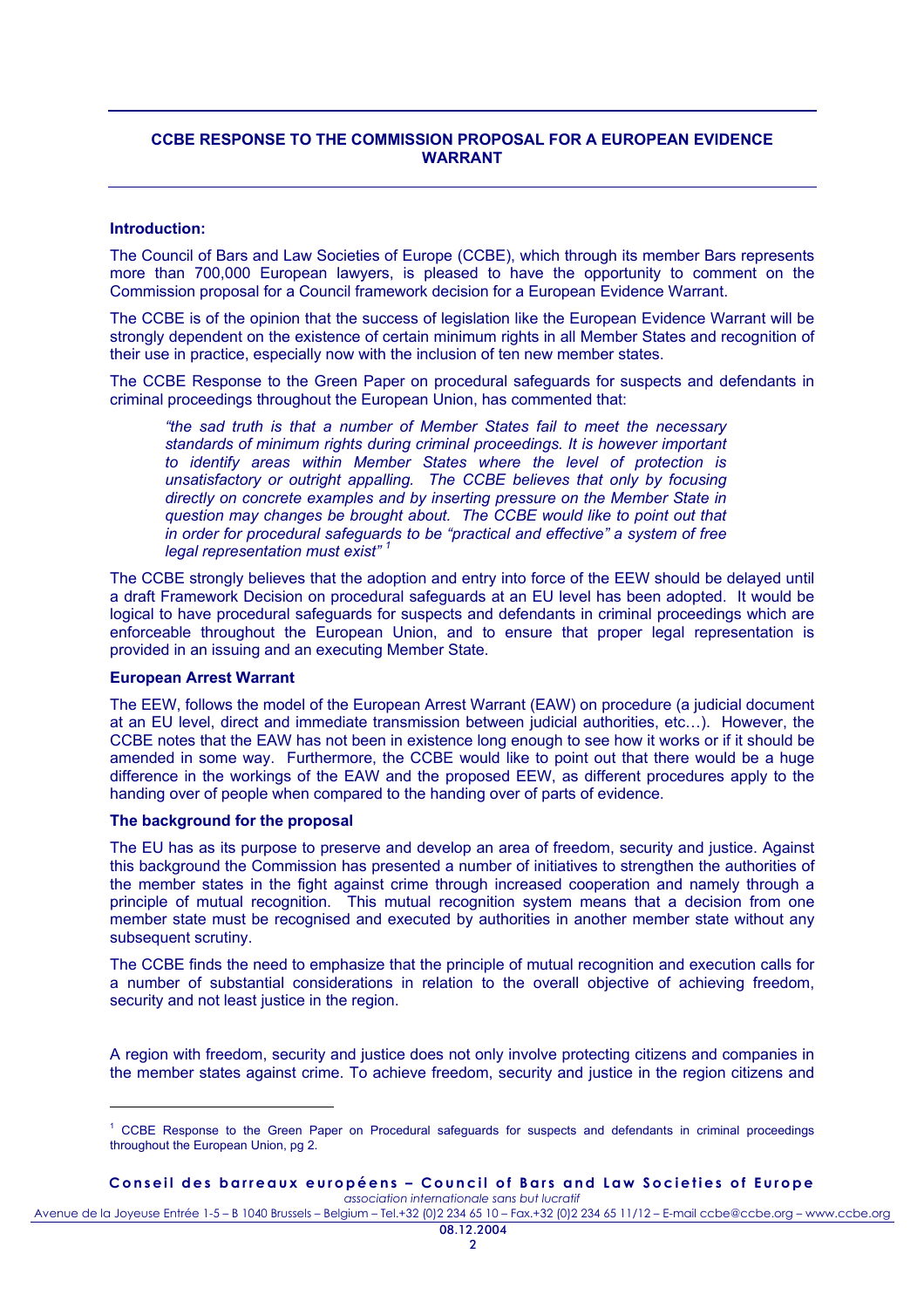companies in the member states deserve protection from unjustified and disproportionate measures by investigating authorities. Thus, the passing of a common set of rules must not result in a decrease of the general level of protection to the lowest legal standards in the EU.

The proposed rules - especially the removal of scrutiny in the requested state - may result in a situation whereby a member state that offers a high level of legal protection might have to lower its standards to the level of the member states offering a lower degree of legal protection. This is of great concern with regard to the fact that the proposed rules include coercive measures that can be used against towards citizens and companies who are not even suspected of having conducted criminal actions.

The proposal is founded on a principle of mutual recognition of legal decisions. This may lead to cases where the authorities in one member state will be obliged to conduct, for instance, a search of a private home or a company on the basis of a search warrant authorised by authorities in another member state even if the search according to the laws of the executing state would be illegal or the conduct that leads to the search warrant is not even considered a crime. The result may be a considerable weakening of the legal protection of the individual or company and may contribute to substantial confusion on when, how and on which grounds for instance a search can be conducted.

The differences in the legal standards in the 25 member states are not accounted for in the proposal and the risk of falling to the lowest common denominator is obvious. Rather than examining the need for the proposed initiative or to compare the different legal standards of the member states, the proposal suggests that the differences between the legal systems of the member states are an obstacle for fighting crime. The initiative thereby excludes any consideration of the importance of ensuring the protection of individual rights.

Furthermore, the proposal does not take into account the fact that the national regulations on forced measures in the administration of criminal justice typically, are based on a set of rules based on an internal origin and coherence. The national rules for conducting investigations and forced measures are built upon a system of *checks and balances*. The proposal interferes with this balance thus creating an obvious risk of a shift in the balance of the level of legal protection. The CCBE must emphasize that mutual recognition and execution of forced measures and other investigational measures raises difficult questions. It is therefore, a substantial step to accept the principle of mutual recognition and execution of legal decisions aimed at persons who are either not at all under suspicion or persons who are under suspicion but are protected by the presumption of innocence.

Furthermore, the contradiction which is implied in the principle of mutual recognition in its current form must be pointed out. The proposal implies that a court in the requested member state does not have any access to scrutinise a request from another member state to collect evidence and does not have any practical power to deny the request. Even in cases where the request for the taking of evidence seems possible or even likely to be disproportional, there is no access for the requested court to interfere.

The lack of access to scrutiny for the authority executing the foreign request is not a display of mutual trust, rather the opposite. Instead, the principle of mutual recognition becomes a shield behind which the requesting member state can hide. There will be no need to explain in details the grounds for the request. In the eyes of the CCBE, a system of mutual trust and recognition should be open and fully accessible for the executing authority to examine the grounds for the request. The requesting member state should therefore be confident that the executing member state would abstain from executing the request only where justified to do so. The reason for denying the executing state from conducting a scrutiny seems in essence to speed up the execution of the request. In so far as the present system is too slow these types of problems should rather be solved through better cooperation between the member state authorities rather than through weakening of the legal protection of the individual.

## **The need for the proposal**

There are already agreements between the member states that make it possible to provide mutual aid in securing evidence as a part of a criminal investigation. From the explanatory notes to the proposal it appears that the existing agreements are not sufficiently effective to secure an effective cooperation in fighting crime. The proposal, however, does not include a more specific analysis as to why the existing arrangement is insufficient. Specifically there is no explanation in the proposal as to whether the inadequacy of the current arrangements are caused by slow procedures in the member states, or

## **Conseil des barreaux européens – Council of Bars and Law Societies of Europe**

*association internationale sans but lucratif* Avenue de la Joyeuse Entrée 1-5 – B 1040 Brussels – Belgium – Tel.+32 (0)2 234 65 10 – Fax.+32 (0)2 234 65 11/12 – E-mail ccbe@ccbe.org – www.ccbe.org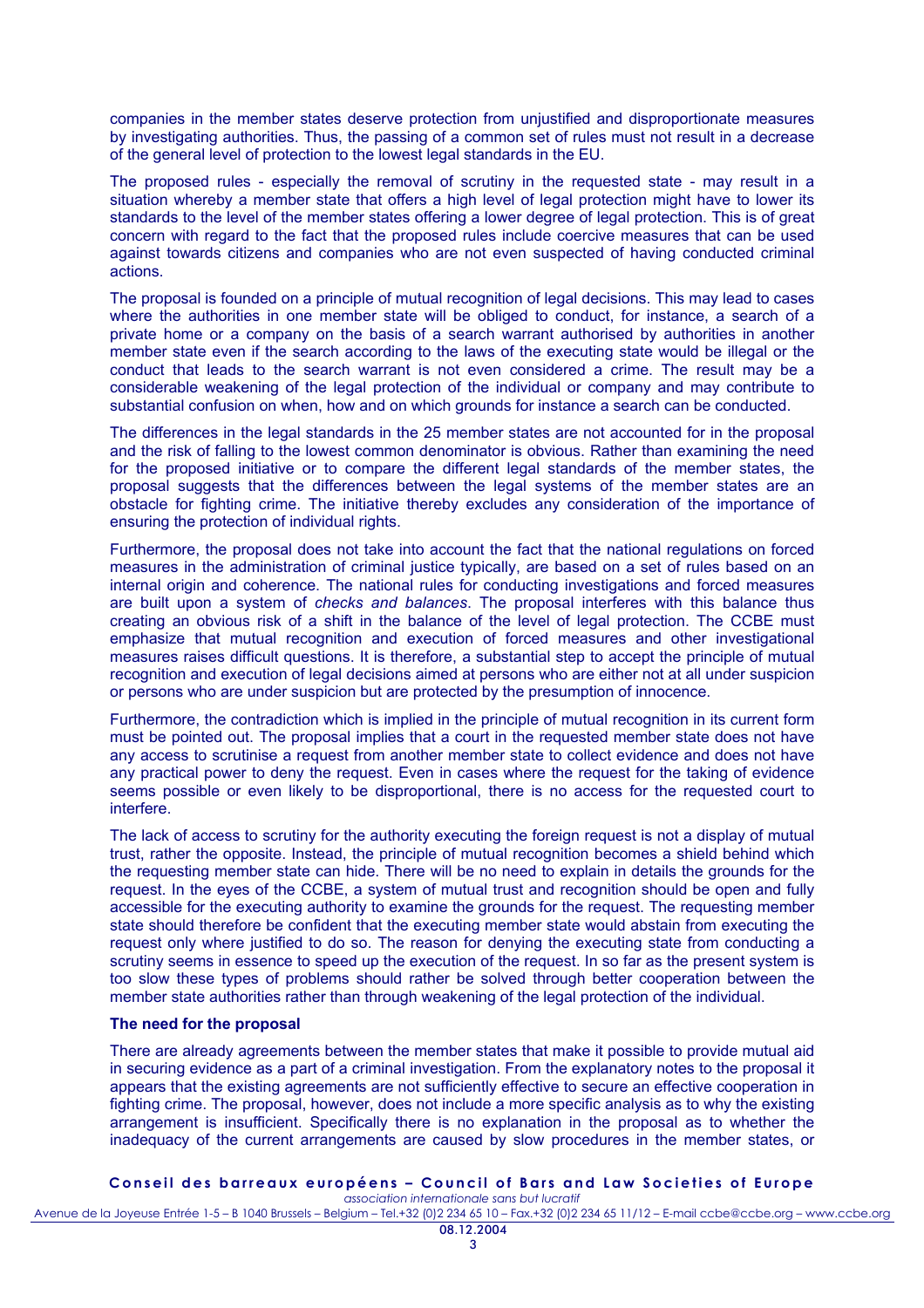because the requested member state in a number of cases refuses to grant the request because it finds that the evidence that constitutes the basis for the request is insufficient for the purposes of conducting the measure. If the latter is the case, it must be considered if the foundation for mutual trust, which the proposal presumes, exists at all. If the problems in the existing arrangements, however, are caused by insufficient or troublesome communication between the authorities in the different member states, improved efficiency should be achieved through better administrative procedures.

#### **COMMENTS TO THE INDIVIDUAL SECTIONS IN THE PROPOSAL**

#### ARTICLE 2 DEFINITIONS

From article 2 it is evident that an evidence warrant can be issued by a judge, investigating magistrate or a prosecutor provided they are competent under national law to issue a European Evidence Warrant. According to the phrasing of this section, instances, where a search and seizure authorised by a *prosecutor* in one member state must be executed in another member state, is possible. In such instances there will be no judicial review by the *courts* at any time, as to determine if the search warrant is legal because the member states are obliged to conduct the search upon request without any scrutiny of the request.

## ARTICLE 3 – TYPES OF OBJECTS, DOCUMENTS OR DATA COVERED

Article 3 provides that an evidence warrant can be issued with the purpose of acquiring all objects, documents and data that can be used in court for trials described in article 4.

There is no definition for the meaning of "*objects*" or "*documents*" (in contrast with the provision of a definition in article 2 for "computer data"). This leaves open the possibility for the requesting and issuing authorities to act without strict control or guidance.

Furthermore, the information contained in forms A or B, is enough to impact on the fundamental rights of an individual. Although the EEW has the purpose of speeding up the gathering of evidences, it must be noted that such evidence is to be used in a criminal process against a defendant, and the protection of his or her rights is what should be considered. Any safeguards should also be extended to fact finding, not just to the proceedings. If there are no preliminary safeguards, what follows is tainted.

Real-time evidence gathering, evidence gathering from a person's body etc. cannot be authorised by a European Evidence Warrant.

Article 3, subsection 3, provides that an evidence warrant can be issued for the purpose of acquiring existing evidence such as a copy of an interrogation report, a copy of a result of a DNA analysis, provided the evidence is located at an official authority, and provided the evidence was gathered prior to the issue of the evidence warrant.

Article 3, subsection 3, implies a risk of evasion. The authorities of one member state cannot perform an interrogation of a person in another member state, but if the member state can persuade the other member state to interrogate the person, the interrogation report can be requested and handed over.

It seems problematic to allow, for instance, that police interrogation reports can be handed over and used as evidence in cases where there is no right to demand the person interrogated to be reinterrogated. According to the proposal, there is no requirement that the interrogation report must relate to the relevant case. In addition, it appears that there is no distinction between an interview of a witness or an interrogation of a suspect. Likewise, there is no requirement that the interrogated person has been properly advised of the possibility of the report being handed over to the authorities of another member state. Proper advice in this matter can be relevant because the different European justice systems attach different weight to such reports as evidence. Whereas some member states allows widespread use of police reports as evidence other member states in general do not accept police reports as evidence due to a principle of direct evidence.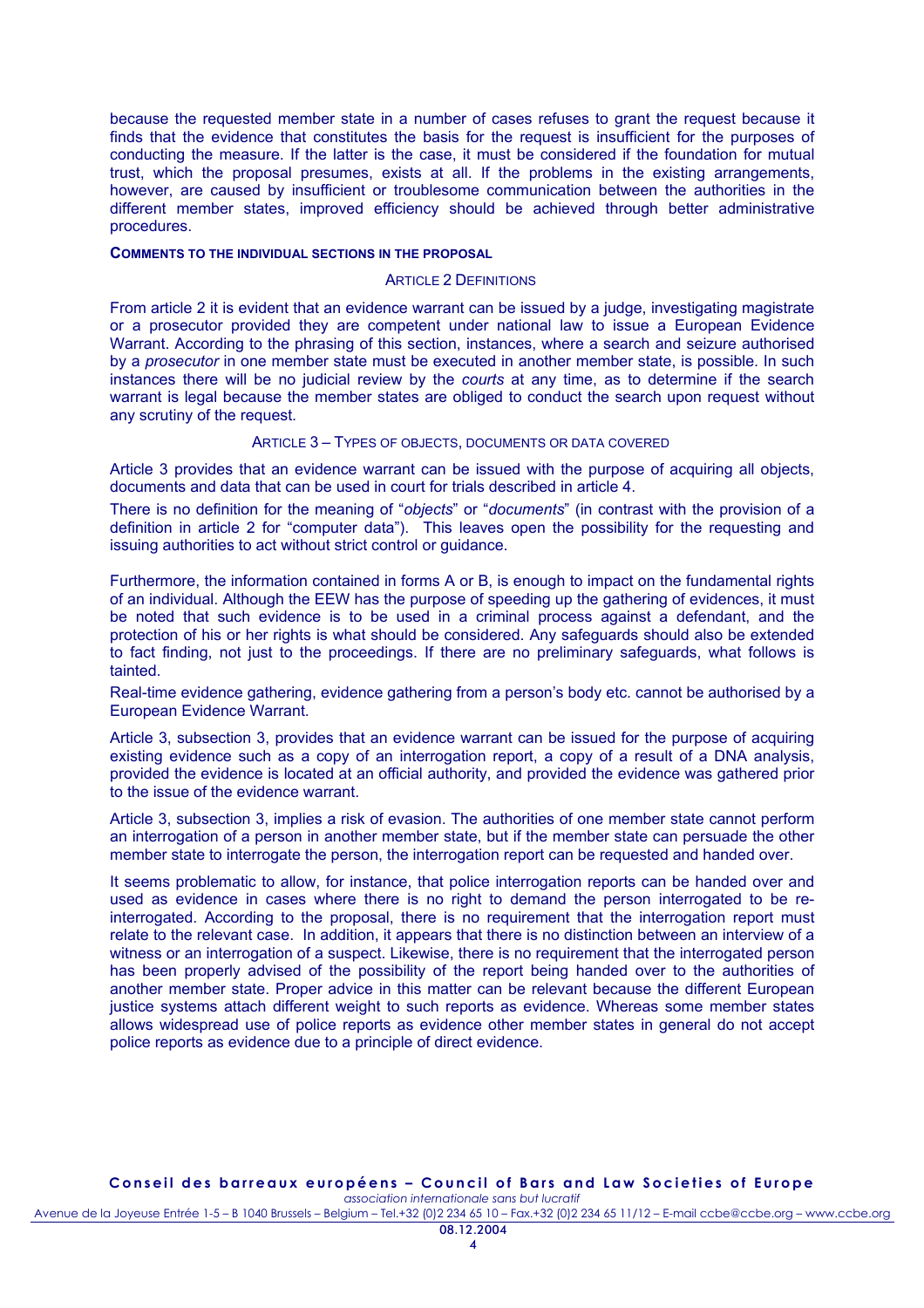## ARTICLE 4 – TYPE OF PROCEEDINGS FOR WHICH THE EUROPEAN EVIDENCE WARRANT MAY BE ISSUED

According to article 4 (b) an evidence warrant can be issued in cases raised by an administrative authority regarding acts punishable by national law, and for which a trial can be expected.

The phrasing of the article leaves doubts on the precise area of application of the European Evidence Warrant. Article 4 (b) aims at cases raised by the authorities as part of their supervision of public administration. It does not appear clearly if it is a requirement for obtaining an evidence warrant that a criminal matter is being investigated or if it is sufficient that a criminal case might be raised eventually. In instances where the law of the requesting member state provides the possibility of search warrants as a part of their public supervision duties, the rules for the European Evidence Warrant seems to allow the search warrant regardless of whether a criminal or administrative case is being pursued.

## ARTICLE 6 – CONDITIONS FOR ISSUING THE EUROPEAN EVIDENCE WARRANT

According to article 6 (a) a European Evidence Warrant can be issued only if the required objects etc. are necessary and proportionate. Furthermore the forced measure is governed by the standards of the issuing member state. The actual control of those rules is performed by the relevant authorities in the issuing member state.

As provided by article 6 (a) the description of when a warrant can be issued is vague and imprecise. It is required to mention those factors that must be included in the considerations of whether the warrant should be authorised or not.

This wide description of the main considerations is in contrast to the more detailed provisions in national law on search and seizures. A search and seizure warrant in criminal cases are subject to highly detailed and thorough regulation. The conditions reguired for a search in article 6 (a) are not identical with the conditions in national law of the member states. This difference may lead to instances where the requested authorities are obliged to conduct a search and seizure on grounds that are insufficient compared to the requirements in national law of that member state.

Article 6 provides that the issuing authority decides if the measure is proportionate and necessary. It is a condition that the measure can be performed in the issuing member state. It cannot be expected that the issuing member state will perform any scrutiny of the proportionality and necessity of the measure beyond that of which is required in the issuing member state. When the conditions for allowing the measure is satisfied in the issuing member state, it cannot be considered realistic that the issuing member state will conduct any further scrutiny and investigation as to determine if the measure is legal according to the law of the executing member state. In reality the European Evidence Warrant will imply that the legal protection for the person in the executing member state will be at the same level as secured by the law of issuing member state.

#### ARTICLE 9 – WARRANT FOR ADDITIONAL EVIDENCE

According to article 9, subsection 3, representatives from the authority of the issuing member state that participate in conducting the measure can, on site issue additional requests if there is a need for it. The provision opens for the possibility to correct and focus the investigation as the search is being conducted. The executing authority has no means of not complying with the requests of the issuing authority. The provision therefore gives the issuing authority the complete control of the search. A complete control such as this raises the question of whether the exercise of authority in reality resides with the executing member state and therefore may raise the question of surrendering sovereignty to another member state.

# ARTICLE 10 – CONDITIONS ON THE LISE OF PERSONAL DATA

As mentioned above regarding article 4, the area of which the European Evidence Warrant can be utilised is very broad and vaguely defined. It is apparent that it can be issued in non-criminal matters as well as criminal matters. This is presumed in article 10 (b) and (c) because the collected information seems to be able to stream from the case, for which is was gathered, to other similar cases or cases in which there is a serious danger to the public.

The use of information, other than personal, does not appear to be governed by the framework decision.

#### **Conseil des barreaux européens – Council of Bars and Law Societies of Europe**  *association internationale sans but lucratif*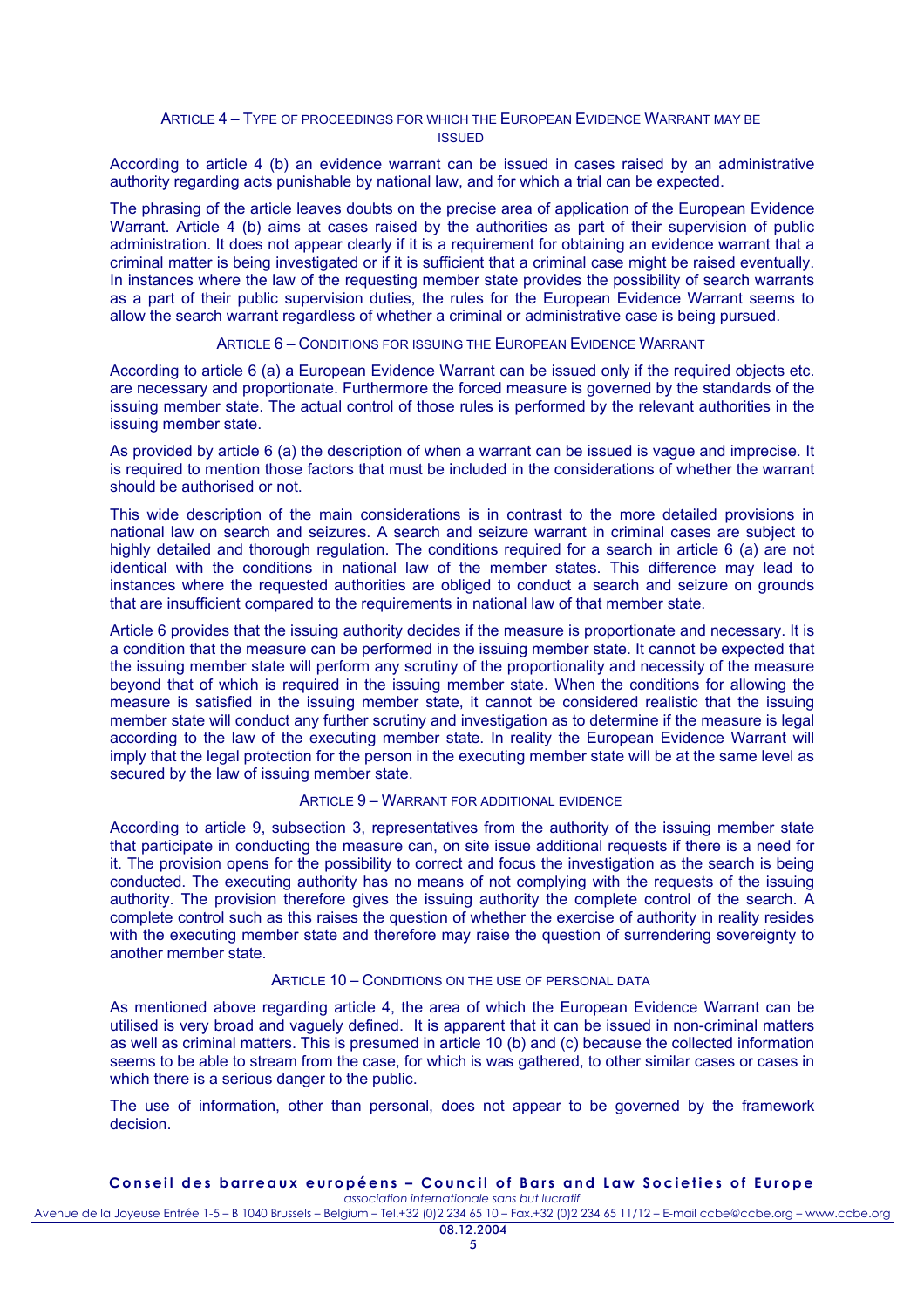# ARTICLE 15 – GROUNDS FOR NON-RECOGNITION OR NON-EXECUTION

The width of article 15, subsection 2 (b) is unclear. The notions of immunity and privileges lead the mind towards special positions of a personal kind. It must be assumed that according to article 15, subsection 2 (b) a search cannot be conducted in an embassy or in the royal family. In contrast, it seems unclear if the category of persons that enjoys an extended protection according to national law also enjoys this protection in relation to the European Evidence Warrant.

It is furthermore unclear if the provisions in national Data Protection law that prohibits the usage of information from a database must be understood as providing "immunity" in the sense of article 15, subsection 2 (b). It is unclear, for instance, if a foreign authority can gather information from e.g. a donor database provided the law in the foreign member state allows this for a similar database.

## ARTICLE 16 – DUAL CRIMINALITY

According to article 16 there is no requirement for dual criminality for the crimes listed in subsection 2 in order to obtain a European Evidence Warrant. Furthermore, dual criminality is not required if the search can be carried out without a search on private premises. After the expiration of a transition period dual criminality cannot be invoked and the executing member state consequently cannot refuse execution on the grounds that there is no dual criminality.

The mentioned list, which contains the same types of crime as the European arrest warrant, mentions in broad terms, the kind of crimes that may provide the grounds for the execution of the evidence warrant without further examination for dual criminality. The list includes terms such as "cyber criminality" which seems to cover a large number of acts which may be illegal in some countries, but not in others. Equally, the list contains the term "fraud". Since there is no limitation to the jurisdiction according to the proposal, cases may occur where a person or company has performed some, according to national law, legal actions that may be illegal according to the statutes of one or more of the member states.

#### ARTICLE 19 – LEGAL REMEDIES FOR COERCIVE MEASURES

According to article 19, subsection 1 all member states must ensure that all interested parties have access to legal remedies if a European Evidence Warrant should be imposed upon them.

The exercise of the right must be performed in the issuing member state. This implies that in a number of instances it will be impossible or very troublesome for those who consider themselves unjustified affected by the warrant to use the legal remedies at their disposal. If one imagines that e.g. a Portuguese court authorises a European Evidence Warrant towards a company situated in Denmark, the Danish company will be forced to protest etc. in Portugal according to Portuguese law, which will be both difficult and expensive for the Danish company. Again, it should be borne in mind that the company need not be charged or accused. According to national law, a search of premises belonging to person who are not under suspicion of a criminal nature, can be initiated under the circumstances provided by the relevant statutes.

According to subsection 6, the transfer of the objects etc., which have been collected during the search, can be suspended if a party to the case has filed a complaint. The suspension can be stretched for a maximum of 60 days after which the issuing authority can demand the material transferred – irrespective of whether the complaint has been handled or not. This protection is insufficient for the persons involved. In the above mentioned example, the Danish company may risk that, in spite of its complaint, the gathered material will be handed over to the Portuguese authorities. If the material later turns out to be illegally gathered, it will be determined by Portuguese law whether the collected material can be used in court or not.

## **Role of the defence lawyer**

The CCBE is concerned that there is no reference to defence lawyers in any of the articles of the EEW. When one considers that the main focus of the EEW is on criminal matters, the failure to make reference to defence lawyers is astonishing. In this respect, the CCBE would like the following to be taken into account:

the availability of legal representation in the issuing and executing Member States;

#### **Conseil des barreaux européens – Council of Bars and Law Societies of Europe**  *association internationale sans but lucratif*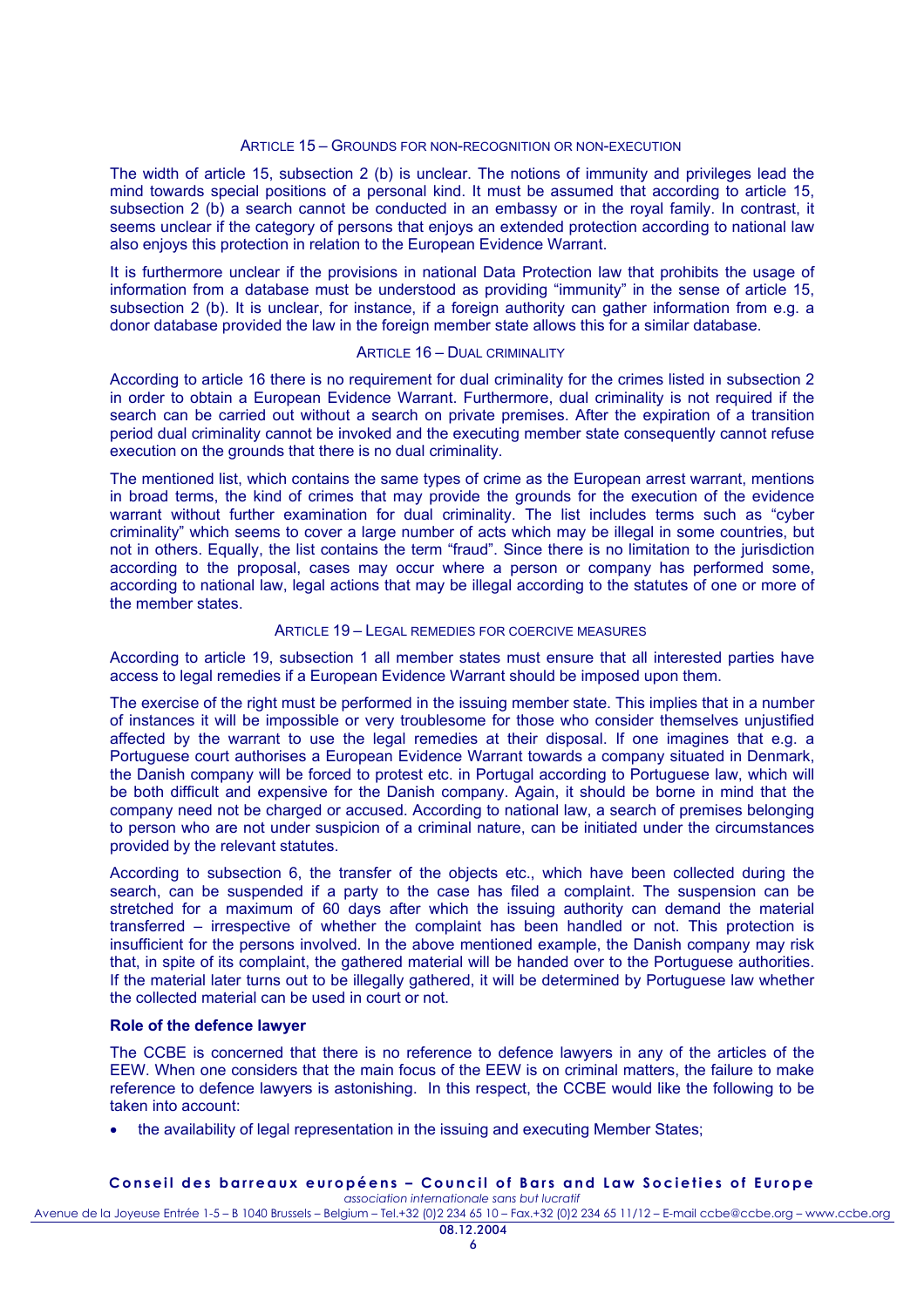• the possibility for the defence lawyer to request of the issuing authority, judge or investigating magistrate, evidence for his clients through the EEW, in order to be in the same position as the prosecutor.

We propose a modification of article 12.1.b) and 12.1.c) and to add a third point to article 12 with the obligation to appoint free legal representation to safeguard the parties, and the possibility to ask for the EEW to gather evidence for the defendant in the same way as it is available to prosecutors. This third point, should include the possibility to appeal the warrant in the executing State and to transfer the appeal to the issuing State, if this is not possible, it should be possible to stay the proceedings.

#### **CONCLUSION**

There is no documented need for the proposed act. Furthermore the balance in the proposal between the investigational considerations and the personal liberty, security and justice, which is a cornerstone upon which the EU is based, is in favour only of investigational considerations. The mutual recognition and execution should not be extended to include cases where the presumption of innocence resides, as well as cases where the warrant could be issued against persons or companies that are not under criminal suspicion.

The problems that can occur in the cooperation in the fight against crime instead should be solved through better communication and cooperation between authorities of the member states. If the proposal is passed, it might have the consequence that forceful measures against citizens or companies in the requested state in the future no longer will be approved by the authorities of that state, but by foreign authorities according to foreign law. There is no basis for having full confidence in that the law and administration in all of the 24 EU member states is on a level of legal protection that can be compared to the high level of some member states. Thus, the proposal will rely on the lowest common denominator rather than the highest.

#### = = = = = =

## **ADDITIONAL COMMENTS:**

Article 3.3. Leaves open the possibility ("EEW may be issued…") to have retroactive effect on the gathering of evidence, which could be against the general principles of Law, besides the juridical insecurity it creates.

Article 4(b) This article is too ambiguous and could be dangerous by leaving open a range of possibilities without specification.

Article 4 (c) Join both previous paragraphs a and b, being unnecessary because of redundancies.

Article 9.1. This provision concerning additional evidence should explain clearly the need for such additional evidence.

Article 9.3. This article provides that the authority that has issued the warrant participates in its execution. This is a provision that has not been mentioned before for the execution of a warrant, and it may suppose a deep change in the philosophy that underlines the rules for the EEW.

Article 10.1. This paragraph goes against the previous paragraph with the formula "For any purpose other than those set out…" which again falls in juridical insecurity.

Article 11. Means the execution ipso facto without any possibility of opposition or appeal.

Article 12:

Article 12. 1 (b) a natural person or a legal entity shall not be required to produce objects, documents or data which may result in self-incrimination; and

#### **Conseil des barreaux européens – Council of Bars and Law Societies of Europe**  *association internationale sans but lucratif*